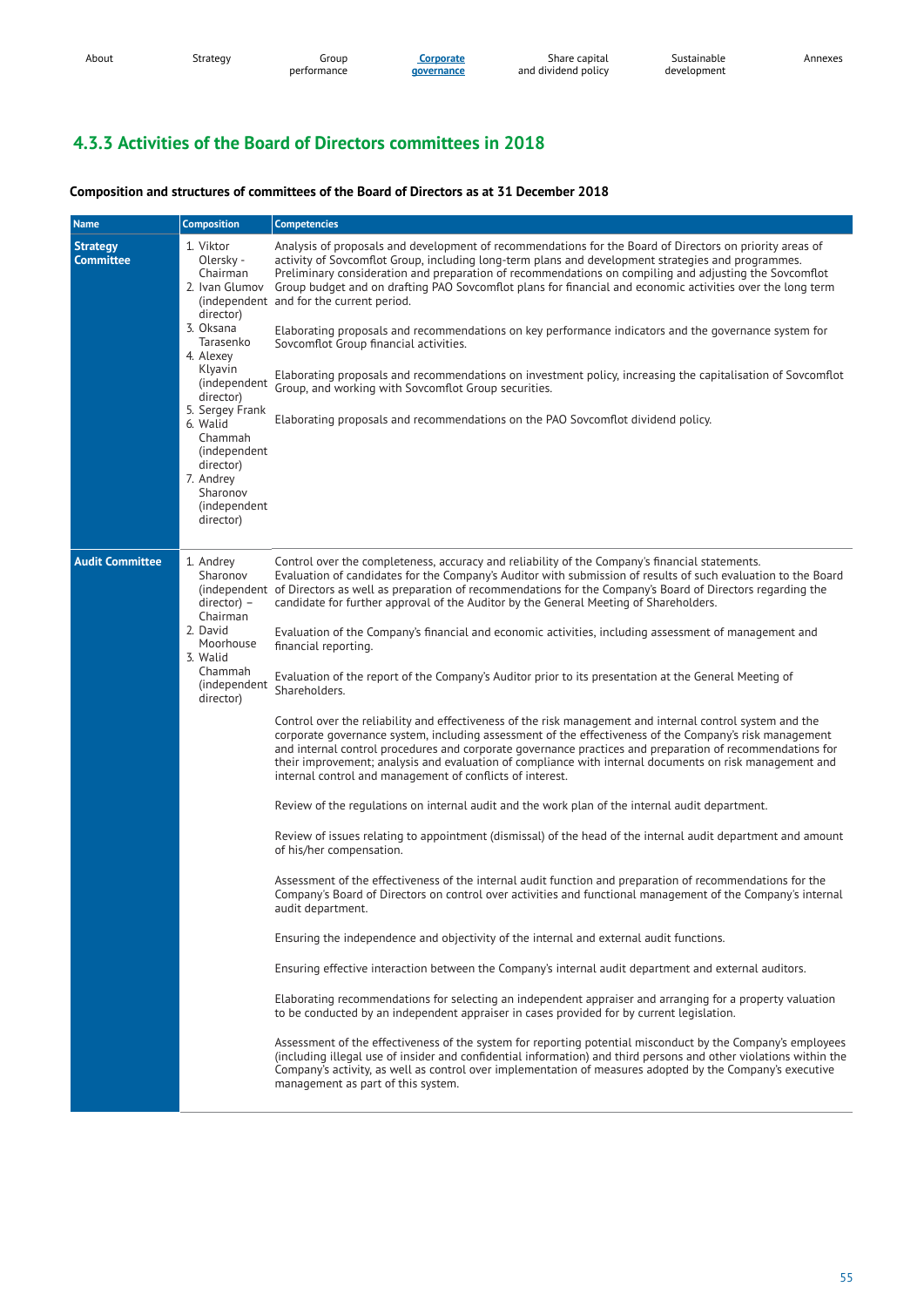| <b>Name</b>                                                                                                     | <b>Composition</b>                                                                                           | <b>Competencies</b>                                                                                                                                                                                                                                                                                                                                                                                                                                                                                                                                               |
|-----------------------------------------------------------------------------------------------------------------|--------------------------------------------------------------------------------------------------------------|-------------------------------------------------------------------------------------------------------------------------------------------------------------------------------------------------------------------------------------------------------------------------------------------------------------------------------------------------------------------------------------------------------------------------------------------------------------------------------------------------------------------------------------------------------------------|
| HR and<br><b>Compensation</b><br><b>Committee (also</b><br>performs functions<br>of a nominations<br>committee) | 1. Walid<br>Chammah<br>director) -<br>Chairman<br>2. David<br>Moorhouse                                      | Developing and regularly reviewing the Company's policy on compensation of members of the Board of<br>Directors, members of the collegiate executive body, the person acting as the sole executive body of the<br>(independent Company, as well as other key employees of the Company, including development of parameters for short-term<br>and long-term motivation of members of the executive bodies, and overseeing the introduction and<br>implementation of the above-mentioned policy.<br>Determining and adjusting the PAO Sovcomflot employment policy. |
|                                                                                                                 | 3. Andrey<br>Sharonov<br>(independent                                                                        | Determining the amount of compensation for members of the Company's Board of Directors and Auditing<br>Commission.                                                                                                                                                                                                                                                                                                                                                                                                                                                |
|                                                                                                                 | director)                                                                                                    | Determining the amount of compensation for members of the collegiate executive body and the person acting<br>as the sole executive body of the Company.                                                                                                                                                                                                                                                                                                                                                                                                           |
|                                                                                                                 |                                                                                                              | Determining the terms and conditions of agreements with members of the collegiate executive body and the<br>person acting as the sole executive body of the Company.                                                                                                                                                                                                                                                                                                                                                                                              |
|                                                                                                                 |                                                                                                              | Electing executive bodies of the Company.                                                                                                                                                                                                                                                                                                                                                                                                                                                                                                                         |
|                                                                                                                 |                                                                                                              | Carrying out a preliminary assessment of the work of the Company's collegiate executive body and the person<br>acting as the sole executive body of the Company based on annual results in accordance with the<br>compensation policy.                                                                                                                                                                                                                                                                                                                            |
|                                                                                                                 |                                                                                                              | Developing conditions for early termination of employment contracts with members of the collegiate<br>executive body and the person acting as the sole executive body of the Company, including all material<br>undertakings of the Company and the conditions upon which they are given.                                                                                                                                                                                                                                                                         |
|                                                                                                                 |                                                                                                              | Elaborating recommendations to the Board of Directors for determining the amount of compensation and<br>principles of awarding bonuses to the Company's Corporate Secretary, carrying out a preliminary assessment of<br>the work of the Company's Corporate Secretary based on annual results.                                                                                                                                                                                                                                                                   |
|                                                                                                                 |                                                                                                              | Conducting a detailed formalised self-assessment or external assessment of the performance of the Board of<br>Directors and its members and of the committees of the Board of Directors on an annual basis, determining<br>priority areas for improvement of the work of the Board of Directors, including with a view to reinforce the<br>Board of Directors.                                                                                                                                                                                                    |
|                                                                                                                 |                                                                                                              | Maintaining interaction with shareholders, which should not be limited to major shareholders, with a view to<br>elaborating recommendations to shareholders on voting for election of candidates to the Company's Board of<br>Directors.                                                                                                                                                                                                                                                                                                                          |
|                                                                                                                 |                                                                                                              | Planning personnel appointments taking into account the need to ensure continuity for members of the<br>collegiate executive body and the person acting as the sole executive body of the Company, preparing<br>recommendations to the Board of Directors regarding candidates for the position of Corporate Secretary,<br>members of the collegiate executive body, the person acting as the sole executive body of the Company and<br>other key managers of the Company.                                                                                        |
|                                                                                                                 |                                                                                                              | Elaborating and submitting recommendations (opinions) to the Board of Directors on other issues in<br>accordance with instructions from the Board of Directors.                                                                                                                                                                                                                                                                                                                                                                                                   |
| <b>Committee for</b><br><b>Innovative</b>                                                                       | 1. David<br>Moorhouse -                                                                                      | Considering and approving the innovative development policy and programmes of Sovcomflot Group.<br>Considering and approving R&D projects.                                                                                                                                                                                                                                                                                                                                                                                                                        |
| <b>Development and</b><br><b>Technical Policy</b>                                                               | Chairman<br>2. Ivan Glumov<br>(independent<br>director)<br>3. Alexey<br>Klyavin<br>(independent<br>director) | Assessing state-of-the-art innovative technologies to be implemented in Sovcomflot Group.                                                                                                                                                                                                                                                                                                                                                                                                                                                                         |
|                                                                                                                 |                                                                                                              | Elaborating the SCF Group's technical policy.                                                                                                                                                                                                                                                                                                                                                                                                                                                                                                                     |
|                                                                                                                 |                                                                                                              | Elaborating the SCF Group's innovative development policy.                                                                                                                                                                                                                                                                                                                                                                                                                                                                                                        |
|                                                                                                                 |                                                                                                              | 4. Sergey Frank Improving the safety and quality service management system in Sovcomflot Group.                                                                                                                                                                                                                                                                                                                                                                                                                                                                   |
|                                                                                                                 |                                                                                                              | Technical expert appraisals of investment projects.                                                                                                                                                                                                                                                                                                                                                                                                                                                                                                               |